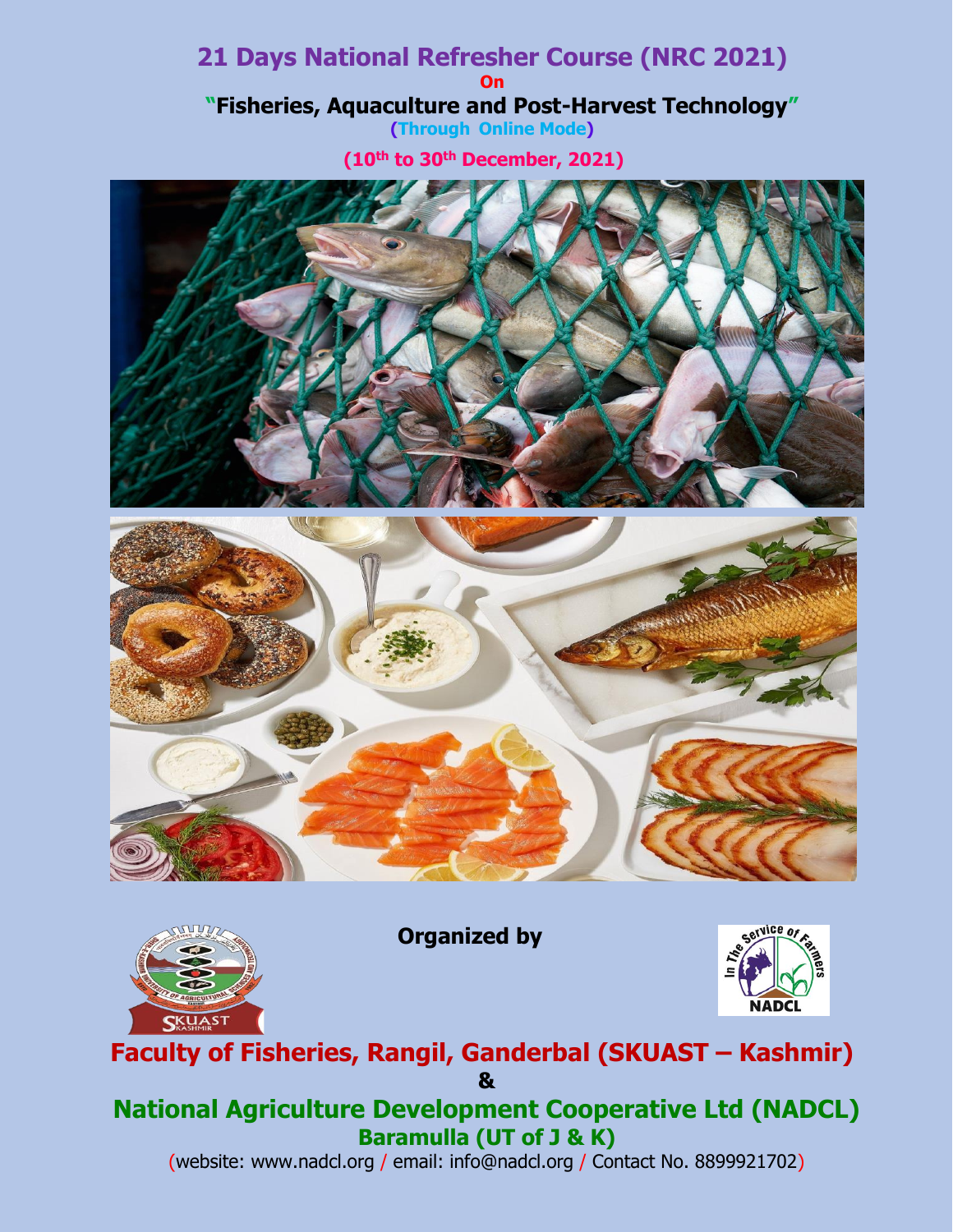**The Faculty of Fisheries of Sher-e-Kashmir University of Agricultural Sciences & Technology of Kashmir** was established on August 2005 in Jammu and Kashmir. It provides a new dimension to the fisheries development in union terriority of Jammu and Kashmir. It is the first kind of Institution in the country which is conducting resident instruction programmes in Fishery Science specific to Hill fisheries/temperate coldwater. Most of the programmes are tailor-made for warm water, coastal and marine sectors. Therefore, in order to remove this imbalance and address the issues of coldwater/temperate sector in greater detail to generate suitable technologies for raising per unit productivity. Mandate of the Faculty is to conduct research and disseminate the findings and other technical information through extension education programmes, besides producing skilled and trained manpower for the better administration and management of fisheries sector particularly in cold water sector.

**National Agriculture Development Co-operative Ltd. (NADCL)** was established under Self Reliant Co-operative Act, 1999: under Ministry of Cooperatives with a mission to promote, disseminate and mutual exchange of scientific information of Agricultural Science among the scientific diaspora and stakeholders. The NADCL was primarily established to serve as a bridge for communication between agriculture scientists, extension workers and farmers. Blending of the influences of these three, bring an effective result in the doubling of farmer's income. In this context NADCL already organized a number of awareness programs, international conferences and national training courses; individually as well as in collaboration in State Agriculture Universities and with various institutes of ICAR.

#### **Background**

Food and agriculture are key to achieving the entire set of Sustainable Development Goals (SDGs) of the United Nations'2030 Agenda and many SDGs are directly relevant to fisheries and aquaculture. Fisheries and Aquaculture has critical importance for the food, nutrition and employment of millions of people mostly in rural environment, many of whom struggle to maintain reasonable livelihoods. FAO's Blue Growth Initiative is an integrated and multisectoral approach to the management of aquatic resources aimed at maximizing the ecosystem goods and services obtained from the use of oceans, inland waters and wetlands for providing social and economic benefits. It is an eco-friendly and labour-intensive agricultural activity. One of the major thrust area of agricultural research in tropical and sub-tropical countries is fisheries and aquaculture. Advancement aquaculture technologies and responsible fisheries are the key factors for enhancing fish production in the world and flourishing the aquaculture industry. It has multi-dimension opportunities like earning of foreign exchequer, generation of employment, recycling and reuse of wastes to produce wealth, and supply of easily digestible animal protein to human being.

#### **Objectives**

- 1. To encourage and update the Fisheries officers, Scientist and extension specialists' students and entrepreneurs about recent advances in fisheries technology**.**
- 2. To provide latest information about fisheries science including inland fisheries.
- 3. To identify scope, prospects and constraints of fisheries as an enterprise both at small and large scale through interactive group discussions, brainstorming sessions and feedback from participants.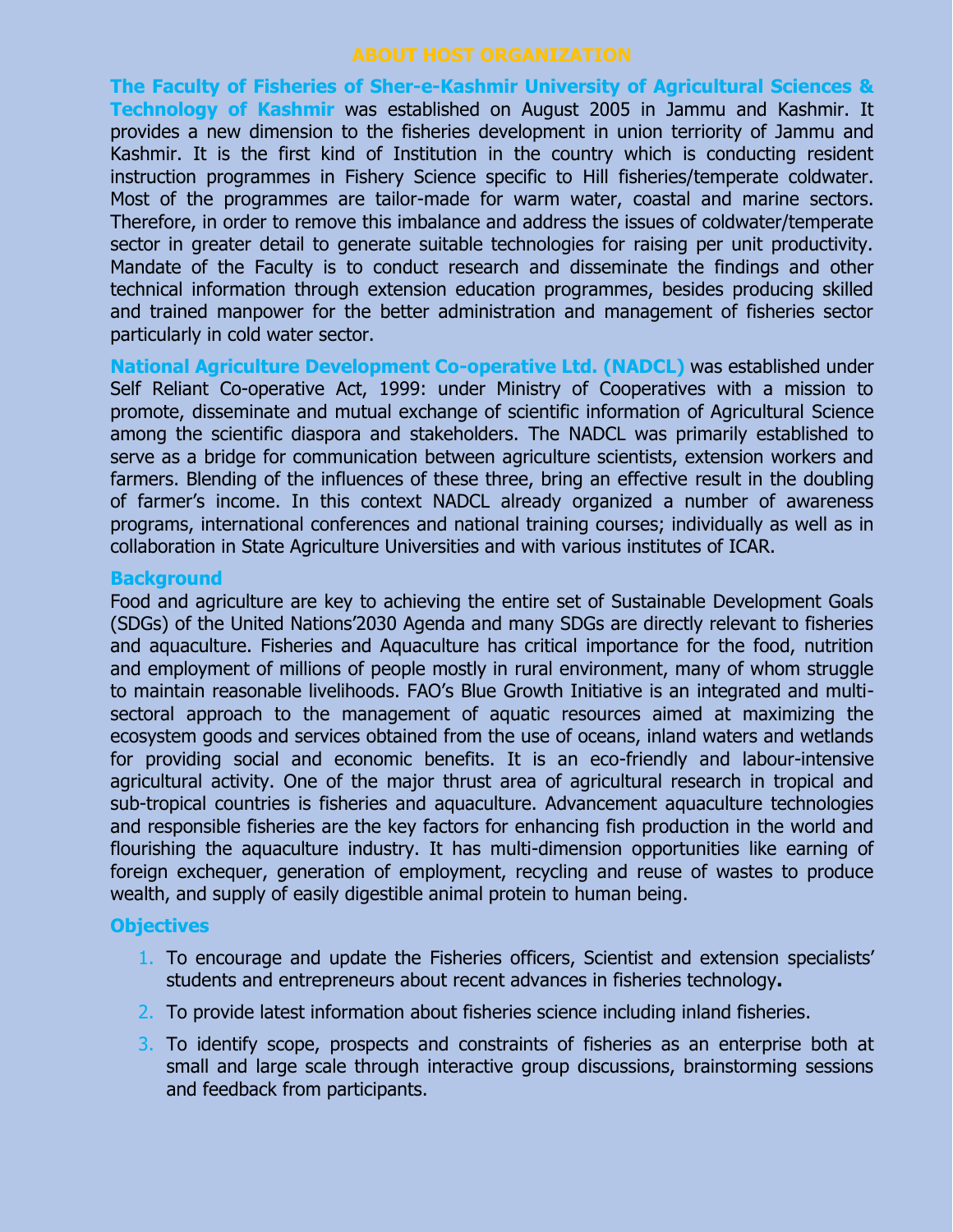## **Resource Persons**

The experts from ICAR, State Agriculture Universities (particularly from Sher-e-Kashmir University of Agricultural Sciences & Technology of Kashmir) and senior officers from the line Department (Fisheries) will cover topics of Fisheries, Aquaculture and Post-Harvest Technology by lectures, audio – video presentation, and group discussion.

The details of the lectures and their schedule will be given separately.

**Participants & Eligibility:** The training is open for the scientists, teachers, research scholars, growers, PG students and marketing personnel.

### **Important Date:**

| Last date for receipt of application form: | 07-12-2021 |
|--------------------------------------------|------------|
| Intimation of selection:                   | 08-12-2021 |
| Confirmation about participation:          | 09-12-2021 |
| Commencement of training:                  | 10-12-2021 |

**Venue:** The 21 Days National Refresher Course (NRC 2021) on "Fisheries, Aquaculture and Post-Harvest Technology" will be organized through virtual lecture/class.

# **Requirement for Training:**

The aspirants should be proficient in the following:

- Basic computer skills.
- Sending/receiving email
- Sending and receiving attachments via email.
- Using a web browser.
- Finding web resources through search engines.
- Downloading and installing software and/or viewing electronic files.
- Familiarity with using browser plug-ins (e.g., PDF reader, video, audio).
- Using a word processing, presentation software, or other productivity applications.
- Experience/familiarity with a variety of file formats such as: .rtf "Rich Text Format", .doc or .docx "Microsoft Word Document", and .txt "Text document".

The ability to be self-directed in learning new technology skills (for example, following a handout, a step-by-step tutorial, online video help, or access to support to learn necessary skills).

# **Mode of Participation:**

The training will be organized in 4 quadrants i.e.,

- 1. Lecture through video conference,
- 2. Preparing delivered material that can be downloaded /printed,
- 3. Self-assessment tests through google classroom assignment/tests/quizzes,
- 4. An online discussion forum for clearing the doubts.

 The above cited steps have to be taken to enrich the learning experience by using audio-video and multi-media state of art pedagogy/technology. In order to ensure that best quality content lecture is delivered course director and his coordinators will monitor the whole training course.

# **How to Apply:**

Participants can submit online registration form on the site: **[www.nadcl.org](http://www.nadcl.org/)**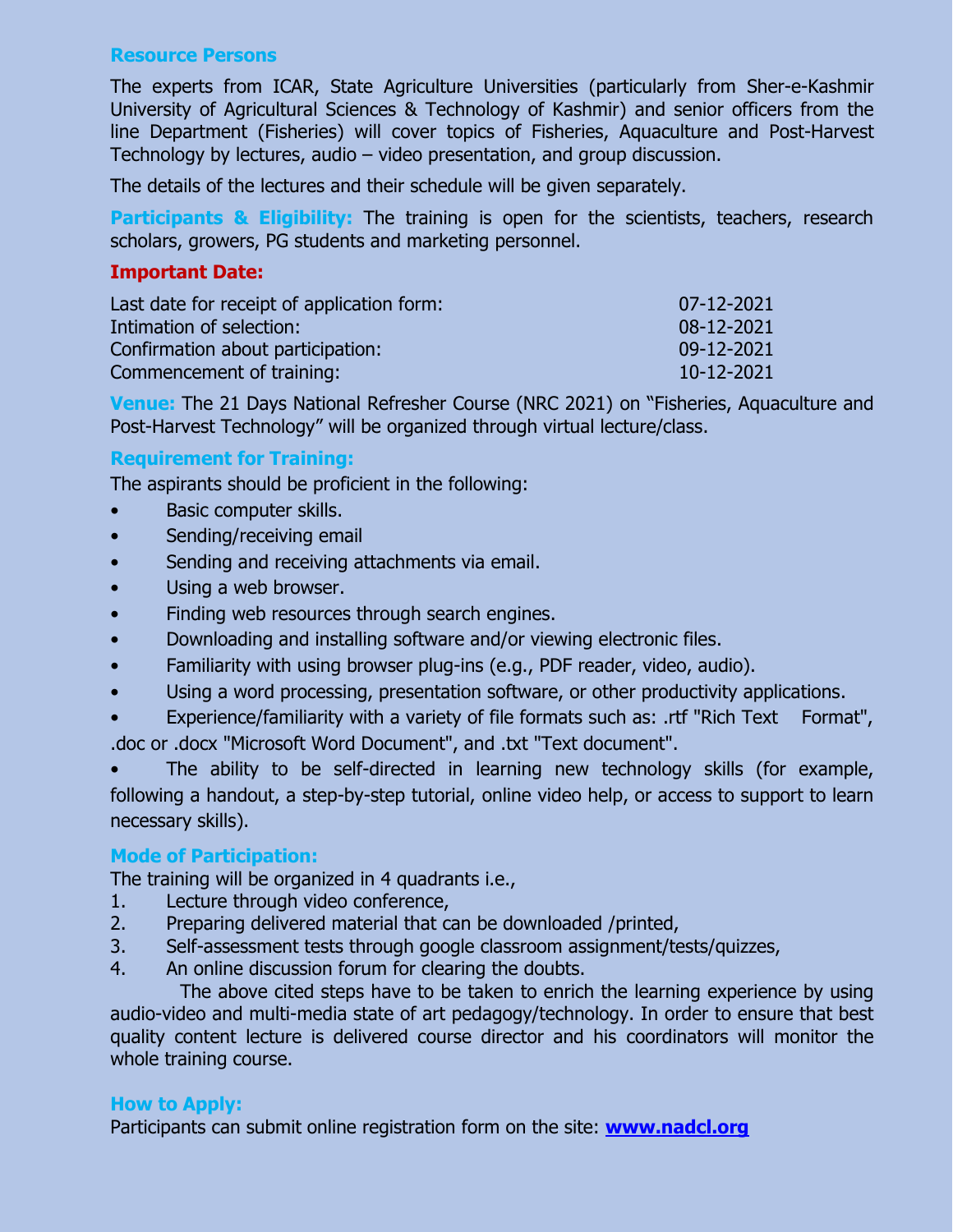#### **Registration Fee**

Registrations fees include training documents, participation certificate, postal charges and published training compendium that will be send to all the candidates through speed post. Non-refundable registration fee for Indian participants is given below:

| <b>Category</b>                              | <b>Registration</b>      | fee <b>Registration</b><br><b>fee</b> |
|----------------------------------------------|--------------------------|---------------------------------------|
|                                              | <b>before 07-12-2021</b> | <b>after 07-12-2021</b>               |
| <b>Students/ Research Fellows</b>            | $Rs. 2500/=$             | $Rs. 3500/=$                          |
| Faculties/Scientists/In-service participants | $Rs. 3500/=$             | $Rs. 4500 =$                          |
| Private Organizations/Industries/etc.        | $Rs. 4000/=$             | $Rs. 5000/=$                          |

**Mode of Payment:** Registration fee can be paid while submitting on line registration form on the site: www.nadcl.org

#### **Patron**

**Prof. (Dr.) Massarat Khan,** Dean, Faculty of Fisheries, Sher-e-Kashmir University of Agricultural Sciences & Technology of Kashmir.

#### **Organizing Director**

**Dr. Ratna Nashine,** Professor and Dean, CARS, Narayanpur, IGKV, Raipur, Chhattisgarh. **Dr. Tariq Hussain,** Associate Professor and Head, Division of Post-Harvest Technology.

#### **Course Director**

**Dr. Faisal Rashid,** Assistant Professor, Division of Division of Post-Harvest Technology.

#### **Convener**

**Dr. Rajesh,** Associate Professor, Department of Aquaculture, College of Fisheries, G.B. Pant University of Agriculture and Technology, Pantnagar, Uttarakhand.

#### **Course Coordinators**

**Dr. Gowhar Bilal,** Associate Professor and Head, Division of Fishery Engineering. **Dr. Kawkabul Saba,** Assistant Professor, Division of Fish Nutrition and Biochemistry. **Dr. Mohd. Ashraf Rather,** Assistant Professor, Division of Fish Genetics and Biotechnology **Dr. Ashfauq. F. Aga,** Assistant Professor, Division of Fishery Engineering.

#### **Course Co- Coordinators**

**Dr. Farooz A. Bhat,** Associate Professor, Division of Fisheries Resource Management.

**Dr. Shabir. A. Dar,** Assistant Professor, Division of Fishery Engineering.

**Dr. Darve Sabina Igbal, Assistant Professor, Division of Fisheries Resource Management.** 

**Dr. Talia Mushtaq,** Assistant Professor, Division of Fisheries Resource Management.

**Dr. Mansur Rather,** Assistant Professor, Division of Aquaculture.

**Dr. Vijay Kumar Reddy**, Assistant Professor, GADVASU, Punjab.

#### **Organizing Secretary**

**Dr. Faisal Rashid,** Assistant Professor, Division of Post-Harvest Technology.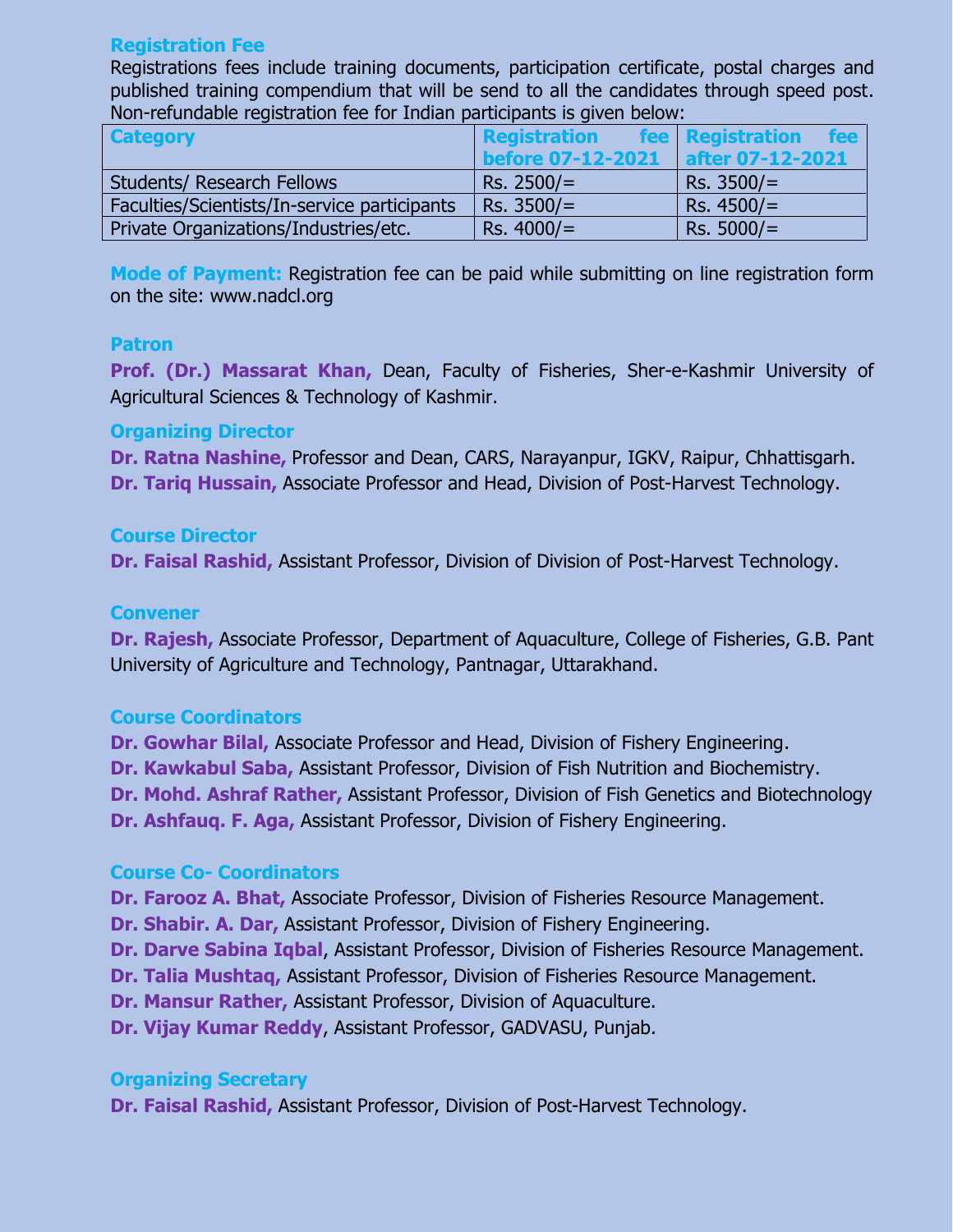### **Training Coordinator**

**Dr. R. A. Shah,** Baramulla, Jammu & Kashmir.

# **IT Engineer**

**Er. Azfar Farooq,** Srinagar, Jammu & Kashmir.

# **Local Advisory Committee**

- 1. Dr. Nasir Hussain, Assistant Professor (Senior), Division of social science.
- 2. Dr. Rizwana Malik, Assistant Professor, Division of social science.
- 3. Dr. Imtiyaz Qayoom, Assistant Professor, Division of AEM.
- 4. Dr. Monisa Malik, Assistant Professor, Division of AEM.
- 5. Dr. Bilal Zargar, Assistant Professor, Division of Social Science.
- 6. Dr. Asifa Wali, Assistant Professor, Division of AAHM.
- 7. Dr. Shabir Ahamad Dar, Assistant Professor, Division of AAHM
- 8. Dr. Shariq Qadri, Assistant Professor, Division of AAHM.

# **National Level Advisory Committee**

- 1. Dr. Tariq Hussain Bhat, Head Division of Post-Harvest Technology
- 2. Dr. Adnan Abubakr, Head, Division of Aquatic Environmental Management
- 3. Dr. Feroz A. Shah, Head, Division of Aquatic Animal Health and Management
- 4. Dr. Anayitullah Chesti, Head, Division of Aquaculture
- 5. Dr. Irfan Ahmad, Head, Division of Fish Genetics and Biotechnology
- 6. Dr. Tasaduq Hussain Shah, Head, Division of Fisheries Resource Management
- 7. Dr. Ashwani Kumar, Head, Division of Fish Nutrition and Biochemistry
- 8. Dr. Gohar Bilal Wani, Head, Division of Fishery Engineering
- 9. Dr. Bilal Bhat, Head, Division of Social Science
- 10.Dr. Oyas Asimi, Associate Professor and Head, Division of Fish Nutrition and **Biochemistry**
- 11. Dr. S.H. Baba Associate Professor Division of Social Science
- 12.Dr. M.M. Kirmani Assistant Professor Division of Social Science
- 13. Dr. Om Prakash, Senior Scientist and Head, IGKV Krishi Vigyan Kendra, Kondagaon, Chhattisgarh.
- 14.Suman Kumar Sahu, Fishery Extension Officer, Department of Fisheries, Govt. of West Bengal.
- 15.Dr. Paresh Nath Chatterjee, Associate Professor, West Bengal University of Animal & Fishery Sciences, Kolkata, West Bengal.
- 16.Dr. Madhuri Sharma, Associate Professor, Department of Fishery Resource Management, College of Fishery Science, NDVSU, Jabalpur.
- 17.Dr. Ambika Binesh, Assistant Professor, Department of Basic Sciences (Biotechnology), Institute of Fisheries Postgraduate Studies, Tamil Nadu Dr. J. Jayalalithaa Fisheries University, Chennai.
- 18.Dr. Kurian Mathew Abraham, Assistant Professor, Department of Aquatic Biology and Fisheries, University of Kerala, Kariavattom, Thiruvananthapuram, Kerala.